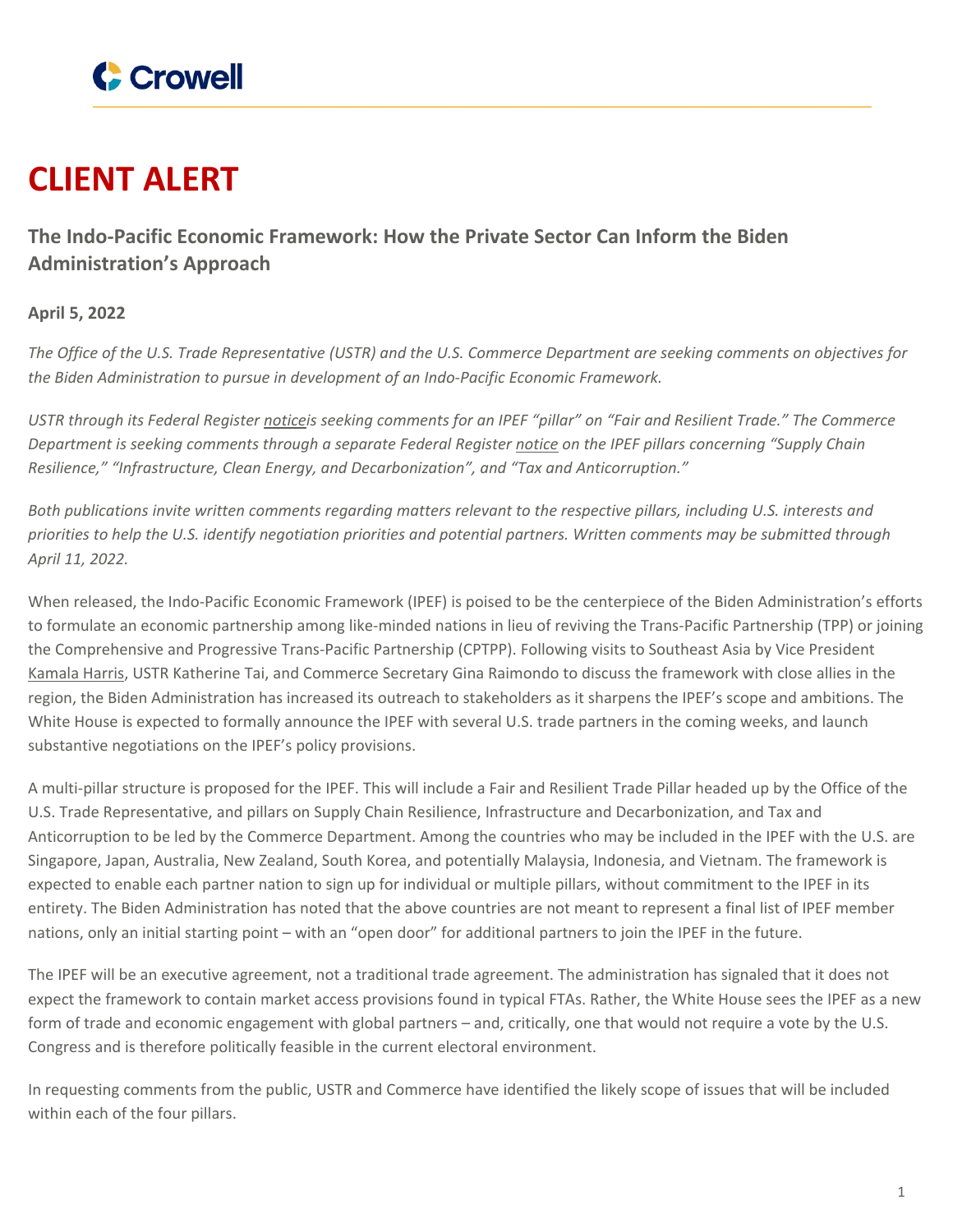

### **The Fair and Resilient Trade Pillar:**

Under the Fair and Resilient Trade Pillar, the administration seeks to develop high-standard, worker-centric commitments in the following areas:

- Labor:
- Environment and Climate:
- Digital Economy;
- Agriculture;
- **•** Transparency and Good Regulatory Practices;
- Competition Policy; and
- **•** Trade Facilitation.

The U.S. Trade Policy Staff Committee (TPSC) invites comments to be submitted via [this](https://www.regulations.gov/) link by April 11<sup>th</sup>, 2022. Specifically, USTR is requesting comments related to

- General negotiating objectives for the proposed agreement;
- Labor-related matters:
- **•** Environment and climate-related barriers;
- Digital economy-related matters;
- Agriculture-related matters;
- **•** Transparency and good regulatory practice issues;
- Competition-related matters;
- Customs and trade facilitation issues;
- Issues of particular relevance to SMEs that should be addressed in negotiations; and
- Other measures or practices, including those of third-country entities, which undermine fair market opportunities for U.S. workers, farmers, ranchers, and businesses.

#### **The Supply Chain Resiliency, Infrastructure and Decarbonization, and Tax & Anticorruption Pillars:**

Under these pillars, the administration seeks to develop high-standard, worker-centered commitments in the following areas:

- Digital and Emerging Technologies;
- Supply Chain Resilience;
- Infrastructure;
- Decarbonization:
- Clean Energy; and
- Tax and Anticorruption.

The Commerce Department is requesting comments to develop the U.S. position on these issues, and invites comments to be submitted via [this](https://www.regulations.gov/) link by April 11<sup>th</sup>, 2022.